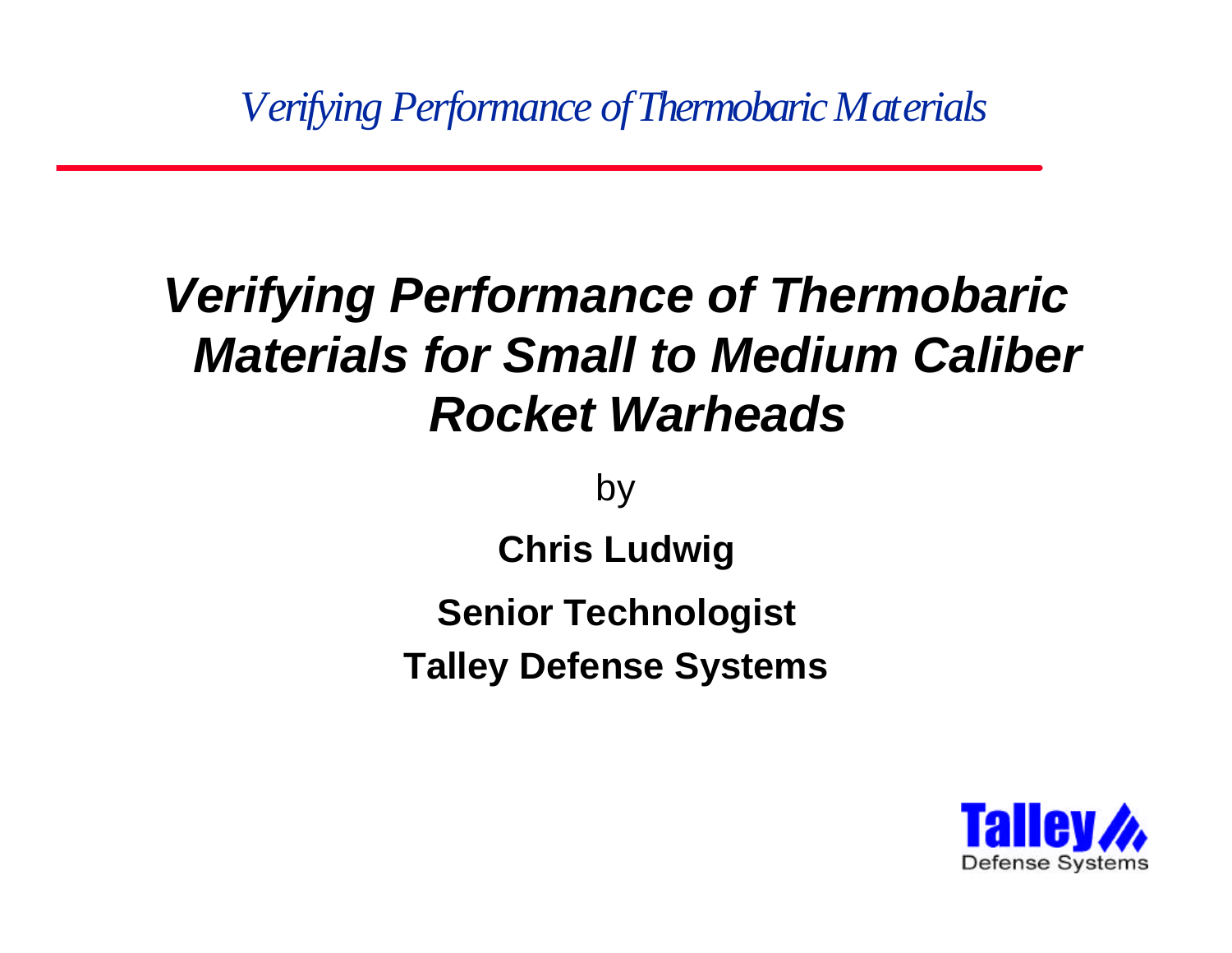## *Verifying Performance of Thermobaric Materials*

## *Agenda*

- 1. The Detonation Event
- 2. What is a Thermobaric Material
- 3. Thermobaric Material Performance
- 4. Talley History with Thermobaric Materials
- 5. Current Thermobaric Programs at Talley
- 5. Limitations on Thermobaric Materials
- 6. Optimization of Thermobaric Materials
- 7. Thermobaric Fuel Additives
- 8. Measuring Thermobaric Material Performance
- 9. Thermobaric Material Performance Comparison
- 10. Conclusions

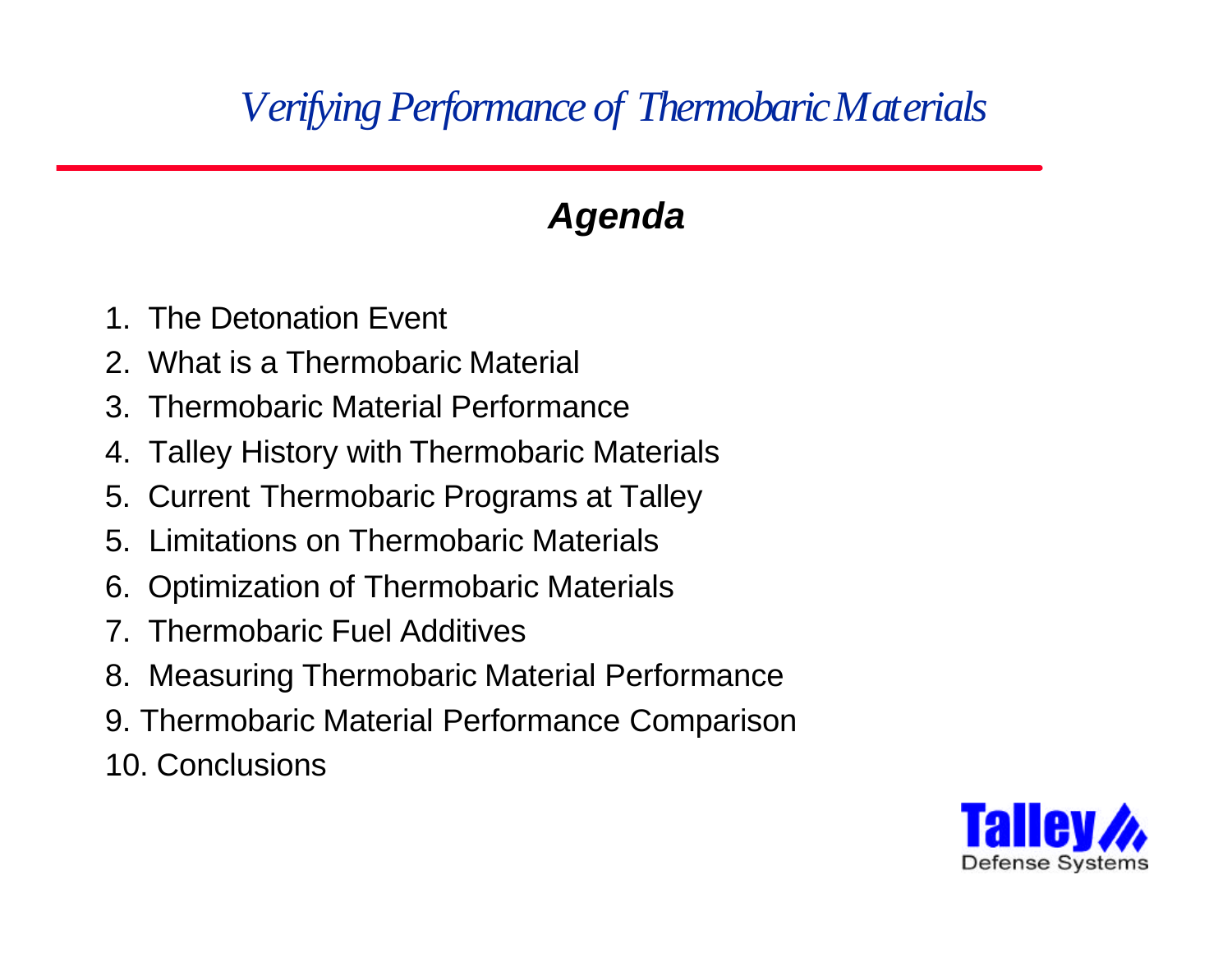# *The Detonation Event*

#### *Detonation of Composite Explosives*

- Detonation can be Viewed as Three Discrete Events Merged Together
	- 1. The Initial Anaerobic Detonation Reaction
		- Microseconds in Duration
		- Primarily Redox Reaction of Molecular Species
	- 2. Post Detonation Anaerobic Combustion Reaction
		- Hundreds of Microseconds in Duration
		- Primarily Combustion of Fuel Particles too Large for Combustion in Initial Detonation Wave
	- 3. Post Detonation Aerobic Combustion Reaction
		- Milliseconds in Duration
		- Combustion of Fuel Rich Species as Shock Wave Mixes with Surrounding Air

**Note: Aerobic combustion as used here means combustion with air.**

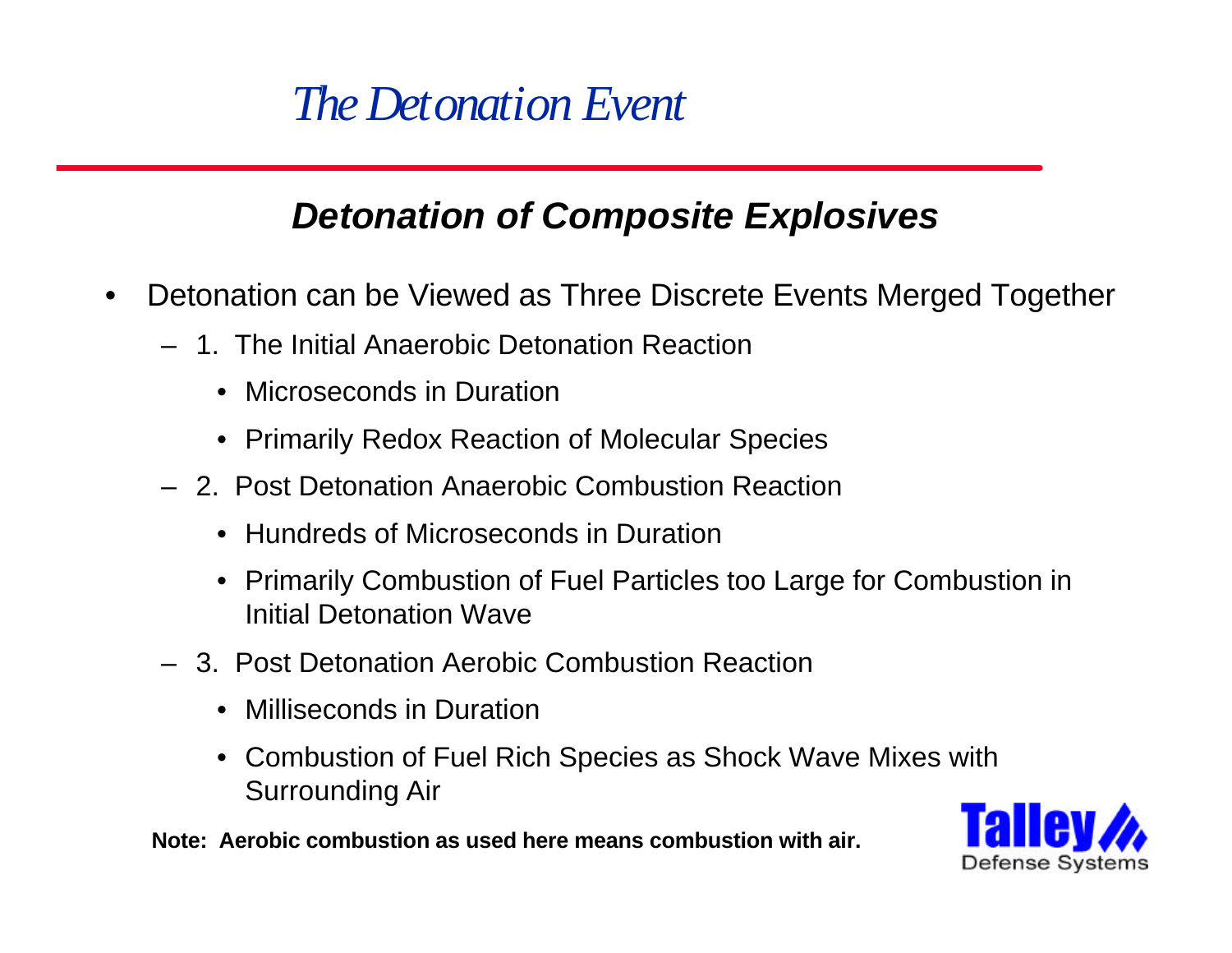# *What is a Thermobaric Material*

### *First Thermobaric Weapons*

- Russians Fielded first Thermobaric Materials 20 Years Ago
	- RPO-A or "Schmel" Fielded in 1984 was First Thermobaric Weapon
		- RPO-A is a Shoulder Launched Recoiless Inflantry Flame Thrower with a Thermobaric Warhead
		- Replaced LPO-50 Backpack Flame Thrower
- Russians have Developed and Deployed Several Other Thermobaric Weapons, although the RPO-A is the Most Readily Available World Wide
	- Examples of Russian Thermobaric Weapons Include:
		- TBG-7 Grenade Launched Round
		- RShG-1 Rocket Propelled Grenade

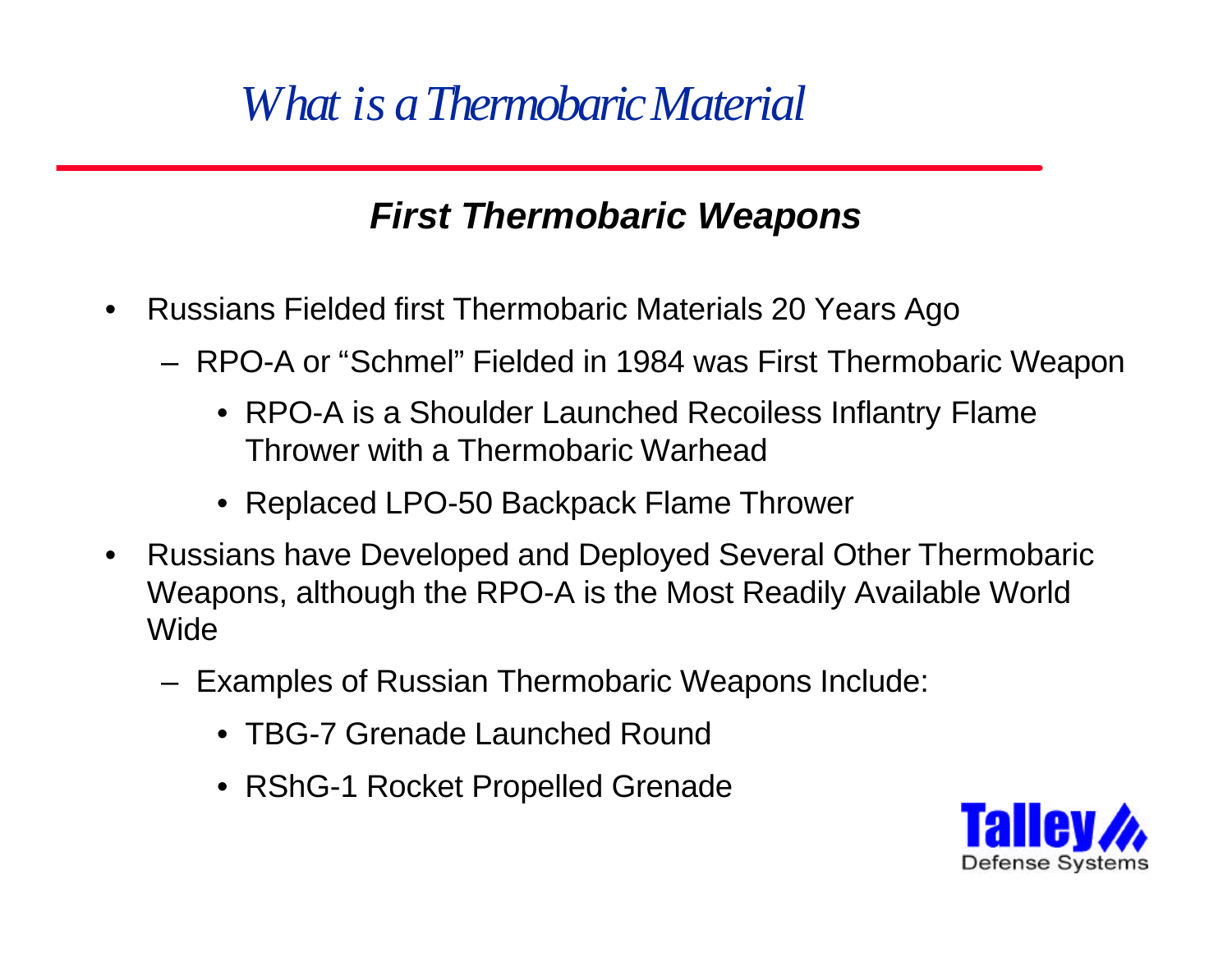# *What is a Thermobaric Material*

#### *Thermobaric Compositions*

- Thermobaric Compositions are Fuel Rich High Explosives that are Enhanced through Aerobic Combustion in the Third Detonation Event
	- Performance Enhancement Primarily Achieved by Addition of Excess Metals to Explosive Composition
		- Aluminum and Magnesium are Primary Metals of Choice
	- Third Event Enhanced by Aerobic Combustion of Fuel Rich Species in Shock Front, ie:
		- $4AI + 3O2 == > 2AI2O3$
		- $2Mg + O2 == > 2MgO$
		- $2H2 + O2 == 2H2O$
		- $2CO + O2 == 2CO2$

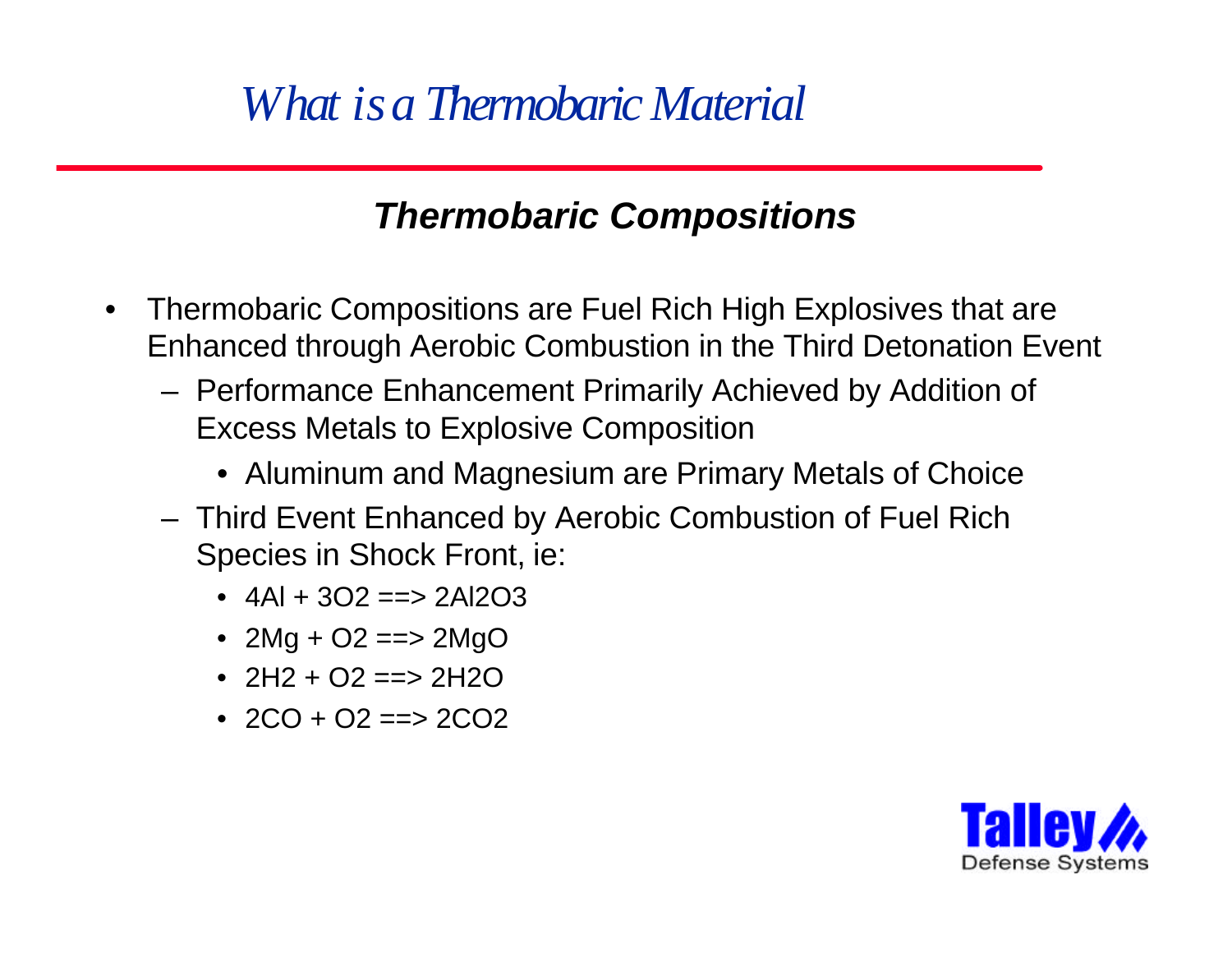# *What is a Thermobaric Material*

### *Thermobaric Compositions*

- Thermobaric Compositions are a Hybrid Explosive Composition having the Characteristics of both a High Explosive and a Fuel/Air Explosive
	- Compositions are Generally Detonable
		- Talley is Currently Working on a High Heat Output Formulation that may result in a non-detonable "Thermobaric" Composition
	- Compositions may be Liquid or Solid
		- Original Russian Formulations were Liquid
		- More Recent US Formulations are Solid
	- Compositions are Generally Less Sensitive than Classical High **Explosives**
- Highly Metallized Standard High Explosives meet the Definition of a Thermobaric Composition

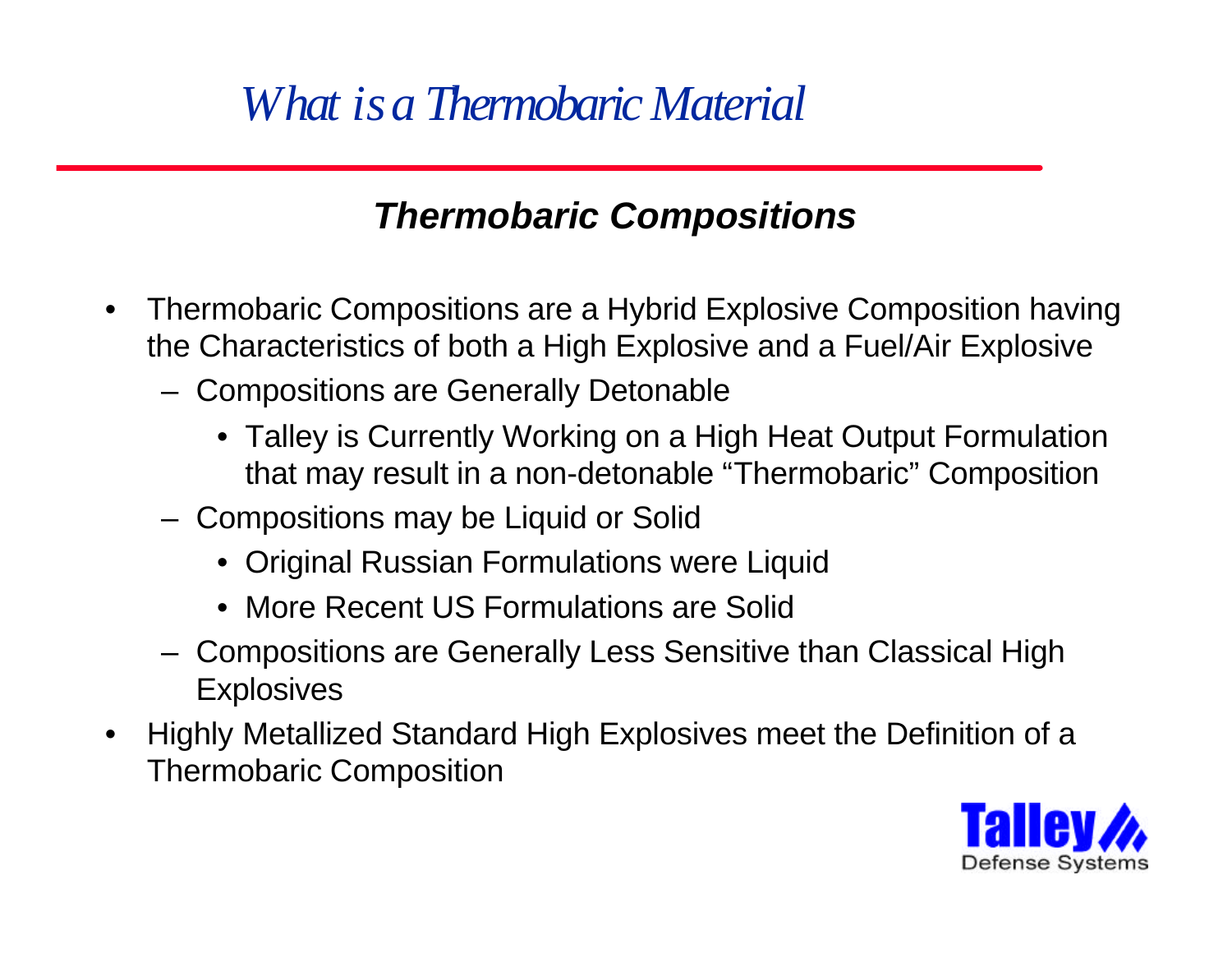# *Thermobaric Material Performance*

#### *Thermobaric Compositions*

- All Three Explosive Events can be Tailored to Meet System Performance Needs
	- Initial Detonation Reaction Defines System's High Pressure Performance Characteristics: Armor Penetrating Ability
	- Post Detonation Anaerobic Reaction Define System's Intermediate Pressure Performance Characteristics: Wall/Bunker Breaching **Capability**
	- Post Detonation Aerobic Reaction Characteristics Define System's Personnel/Material Defeat Capability - Impulse and Thermal **Delivery**

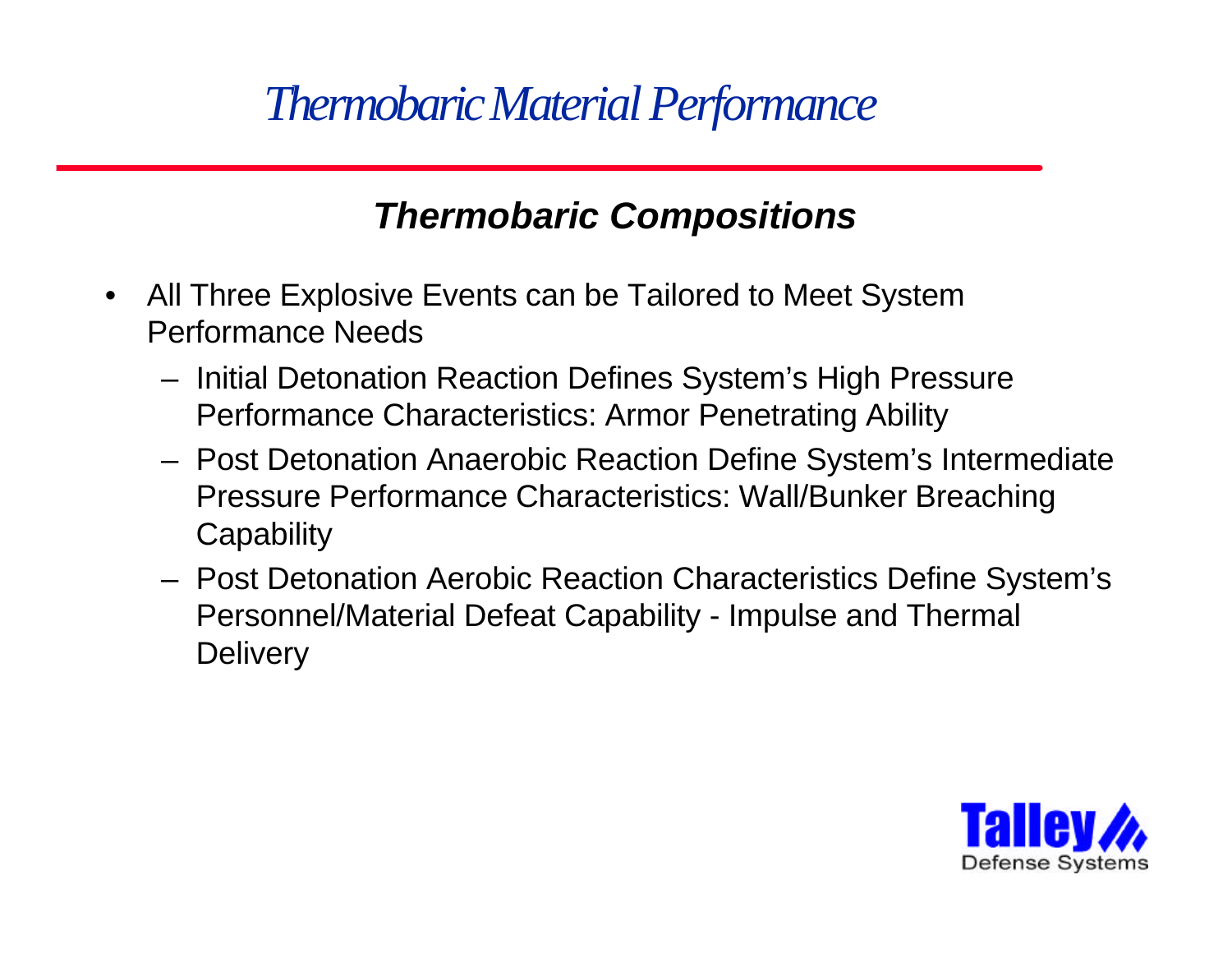# *Talley Thermobaric History*

| <b>PROGRAM</b>                                               | <b>SPONSOR</b>                   | <b>COMPLETION</b><br><b>DATE</b> | <b>BRIEF DESCRIPTION OF EFFORT</b>                                                                          |  |
|--------------------------------------------------------------|----------------------------------|----------------------------------|-------------------------------------------------------------------------------------------------------------|--|
| Flame Incendiary Technology<br>(FIT)                         | <b>Talley IRAD</b>               | 1990                             | Develop and Test Various Thermobaric Compositions                                                           |  |
| Shoulder-Fired Encapsulated<br>Flame Thrower (SEFT)          | <b>CRDEC</b>                     | 1992                             | Develop and Test Various Thermobaric Compositions                                                           |  |
| Shaped Charge Follow Through<br>(SCFT)                       | <b>CRDEC</b>                     | 1994                             | Develop and Demonstrate Tandem (predator sized) and<br>Unitary (TOE sized) Thermobaric penetrating Warheads |  |
| <b>Conceptual Warhead Technology</b><br>Program              | <b>MICOM</b>                     | 1995                             | Develop and Demonstrate Tandem (predator sized) and<br>Unitary (TOE sized) Thermobaric penetrating Warheads |  |
| <b>Concept Demonstrator</b>                                  | <b>Talley IRAD</b>               | 1999                             | Develop and Demonstrate Unitary Thermobaric Warhead for<br>Carl Gustaf sized, 84mm Shoulder Launched Weapon |  |
| <b>Concept Demonstrator</b>                                  | <b>Talley IRAD</b>               | 1999                             | Develop and Demonstrate Thermobaric Warhead for 40mm<br>Door Breech Shoulder Launched Weapon                |  |
| High Impulse Thermal (HIT)<br><b>Materials Demonstration</b> | Talley US Army                   | 2001                             | Demonstrate Single, Tandem, and Bunker Firings of HIT<br>Materials                                          |  |
| <b>SMAW-HIT Demonstration</b>                                | <b>Talley US Marine</b><br>Corp. | 2001                             | Demonstrate HIT Containing Warheads against Cave and<br><b>Bunker Targets</b>                               |  |
| Golden Dragon/Bring Down the<br><b>House Demonstrations</b>  | Fort Leonardwood                 | 2001/2002                        | Thermobaric Materials Demonstrations - Destroy an Earth &<br>Timber Bunker and a Block House                |  |
| <b>SMAW NE</b>                                               | Quantico SYSCOM                  | 2002                             | Develop and Qualify Thermobaric Dual Purpose Warhead for<br>Marine's SMAW System                            |  |

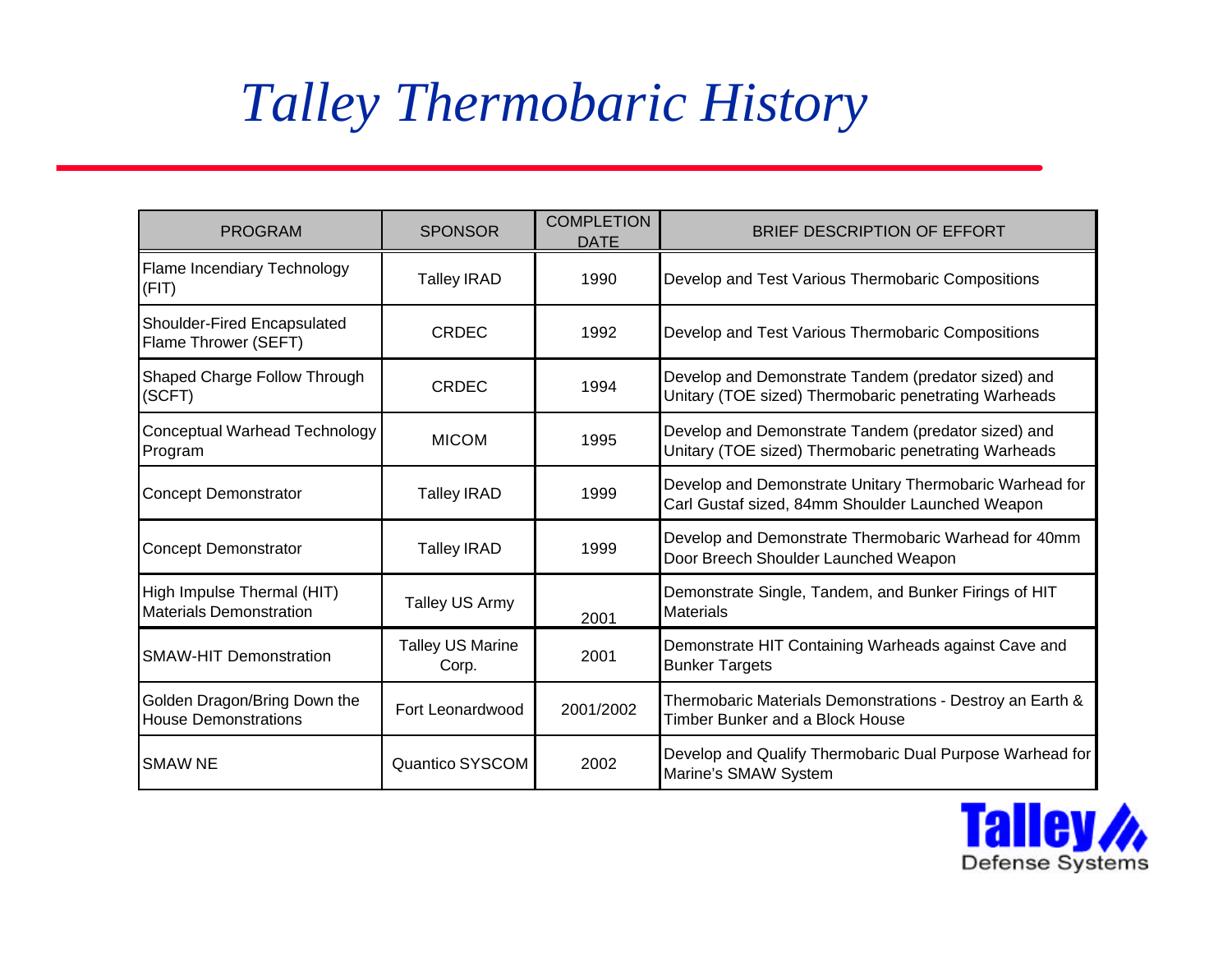# *Current Talley Thermobaric Programs*

| <b>PROGRAM</b>                                      | <b>SPONSOR</b>          | <b>COMPLETION</b><br><b>DATE</b>                                                                                   | BRIEF DESCRIPTION OF EFFORT                                                               |  |
|-----------------------------------------------------|-------------------------|--------------------------------------------------------------------------------------------------------------------|-------------------------------------------------------------------------------------------|--|
| <b>High Heat</b>                                    | <b>Edgewood Arsenal</b> | In Progress                                                                                                        | Manufacture And Test Various Thermobaric Compositions<br><b>Maximizing Thermal Output</b> |  |
| <b>Thermobaric Composition</b><br>Development CRADA | AMRDEC                  | In Progress                                                                                                        | Manufacture And Test Various Thermobaric Compositions                                     |  |
| <b>Concept Demonstrator</b>                         | NSWC Indian Head        | Develop and Demonstrate Unitary thermobaric warhead for<br>In Progress<br>66 mm M72 sized shoulder launched weapon |                                                                                           |  |
| <b>Concept Demonstrator</b>                         | Talley IRAD ARDEC       | In Progress                                                                                                        | Develop and Demonstrate Unitary thermobaric warhead for<br><b>SMAW-D</b>                  |  |

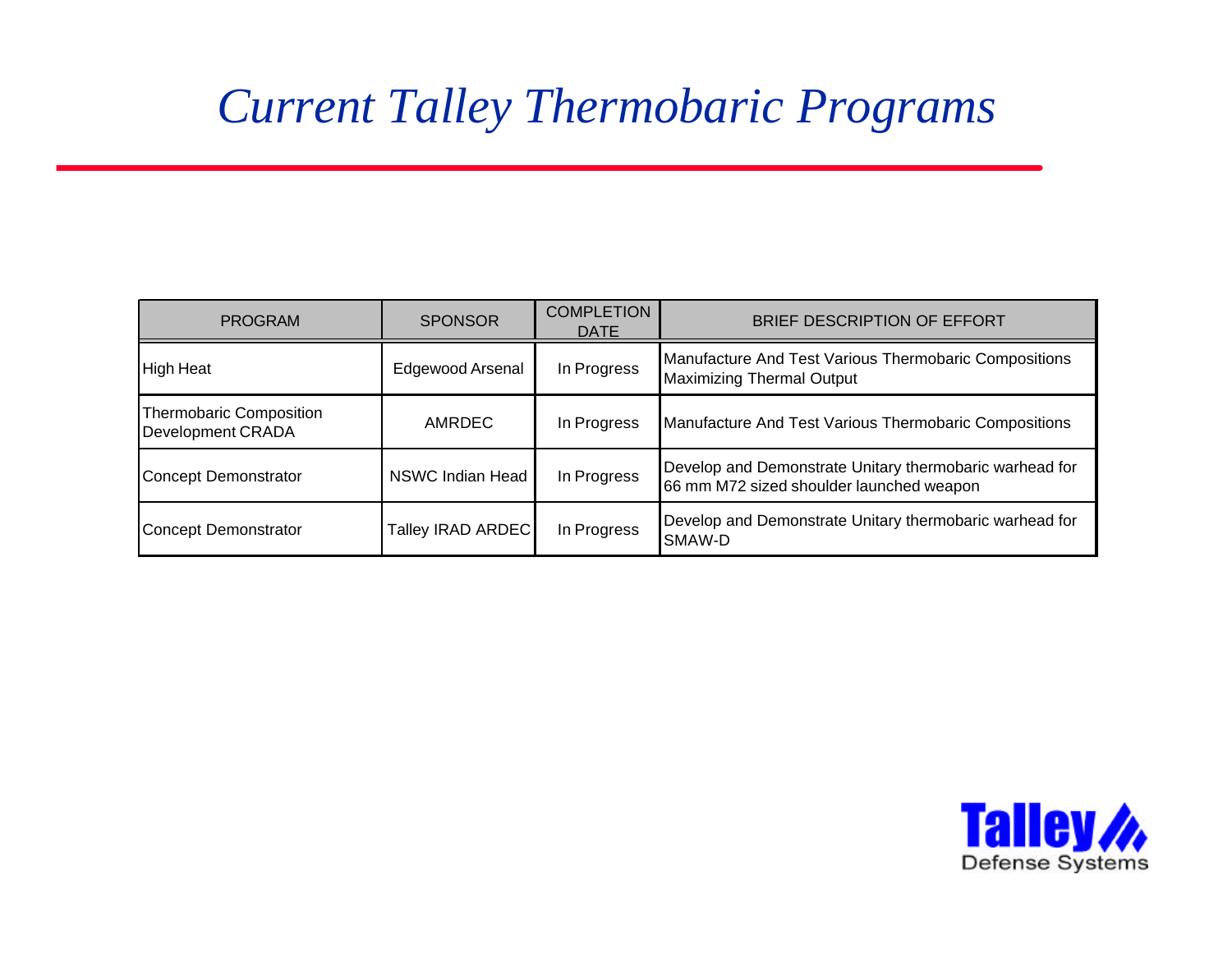# *Limitations on Thermobaric Materials*

## *Aerobic Combustion*

- Aerobic Combustion Requires Mixing with Sufficient Air to Combust Excess Fuels
	- Most Themobaric Materials Require 3 6 lb. Air per lb. Material for Complete Combustion
	- $-$  Requires Expansion to V/V $_{\rm 0}$  of about 4000 to 8000 before Displacing Sufficient Air for Complete Combustion
		- Shock Wave Pressures at these Expansion Ratios are Less than 10 Atmospheres
		- Cheetah Simulations Predict Closer to 1 Atmosphere Ignoring Additional Energy Available from Aerobic Combustion
		- Majority of Aerobic Combustion Energy is Available as Heat
		- Some Low Pressure Shock Wave Enhancement can also be Expected (Personnel Defeat)

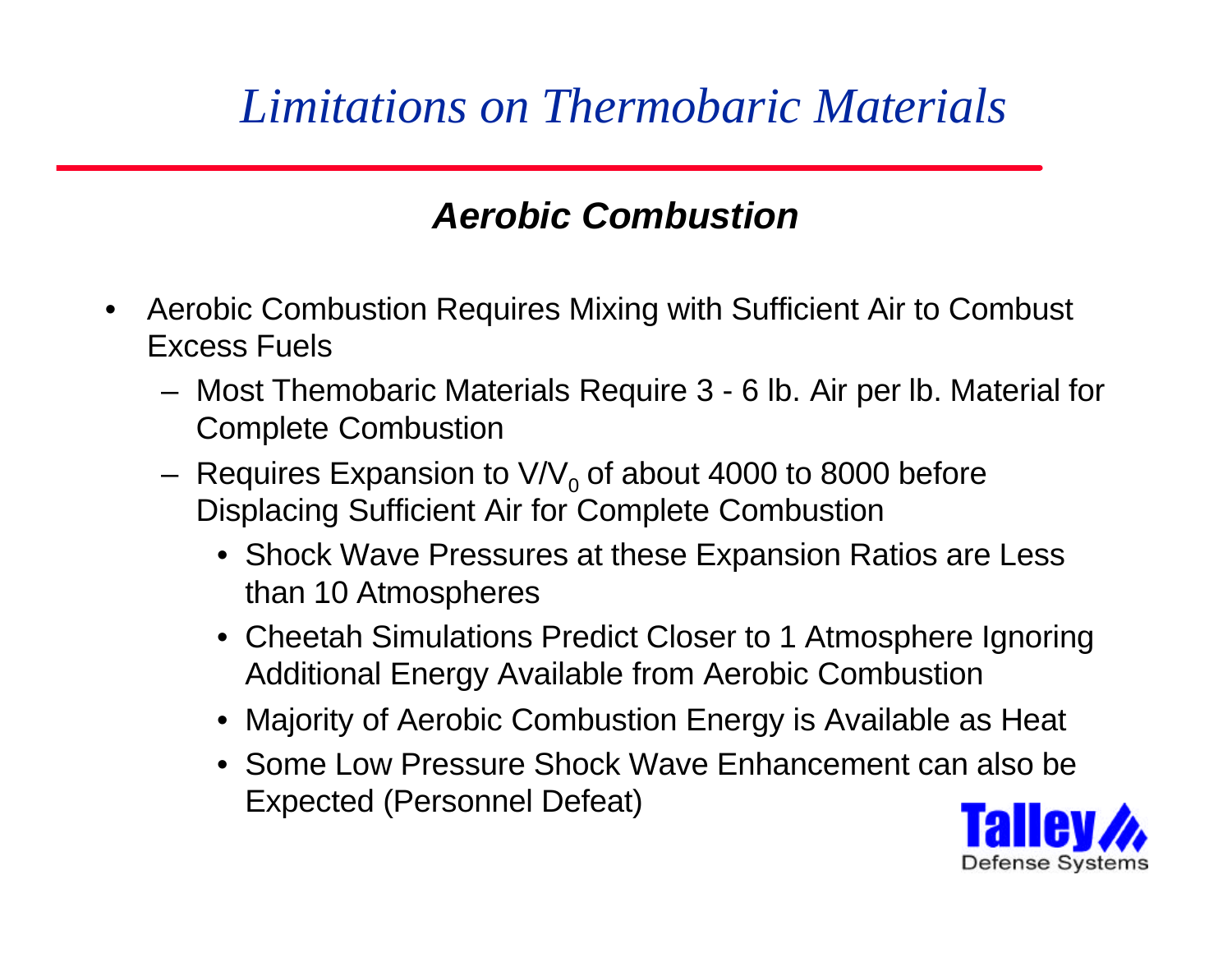*Optimization of Themobaric Materials*

### *Optimizing Aerobically Enhanced Explosives*

- Aerobically Enhanced Explosives are Primarily Intended for Personnel/Material Defeat
- Selection of HE Type and Quantity Primarily Defines Detonation Reaction Characteristics
- Selection of Fuel Materials, Quantity, and Form (Particle Size, Morphology, etc.) Defines Both Anaerobic and Aerobic Combustion Reaction Characteristics
- Careful Selection of HE and Fuel Additives can Provide Multiple Target Defeat Capability (Armor, Structure, Material and Personnel Defeat)
- Personnel/Material Defeat with Minimum Collateral Structure Damage Requires Maximum Aerobic Enhancement
	- Highest Energy Practical Fuel Additives: Boron, Aluminum, Silicon, Titanium, Magnesium, Zirconium, Carbon, Hydrocarbons

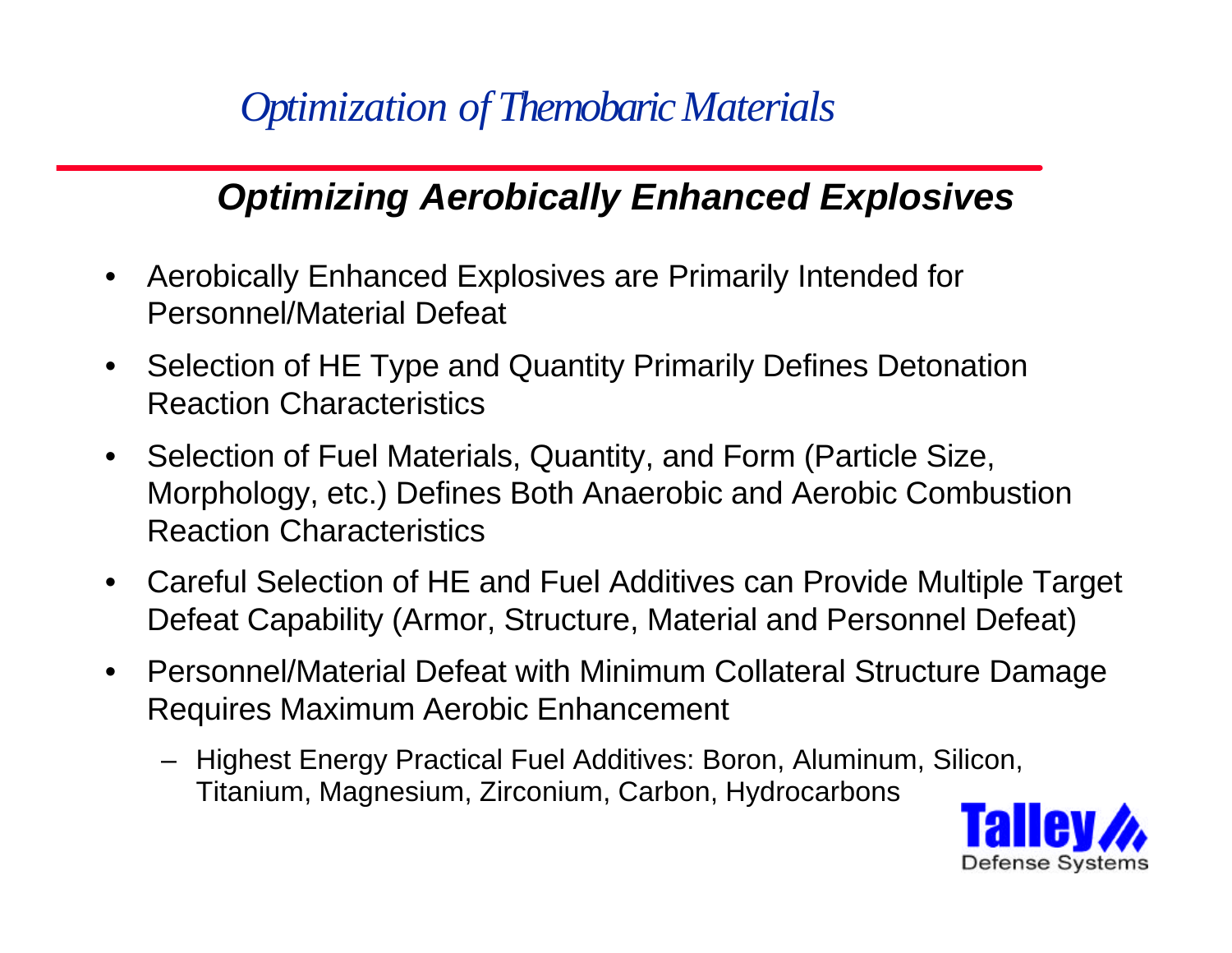## *Thermobaric Fuel Additives*

#### *Metal and High Energy Non-Metal Fuel Additives*

• Boron, Aluminum, and Hydrocarbons Provide Highest Practical Fuel Energy Density Based on Mass and Volume

| <b>Fuel Additive</b> | Hcomb $(cal/g)$ | Hcomb (cal/cc) |
|----------------------|-----------------|----------------|
| <b>Boron</b>         | 13,970          | 33,100         |
| Aluminum             | 7,560           | 20,410         |
| <b>Titanium</b>      | 4,260           | 19,130         |
| Zirconium            | 2,880           | 18,390         |
| Silicon              | 7,320           | 17,720         |
| Carbon*              | 7,840           | 13,820         |
| Magnesium            | 6,020           | 10,530         |
| Hydrocarbons*        | 10,000          | 9,000          |

\* Assumes combustion to CO2.

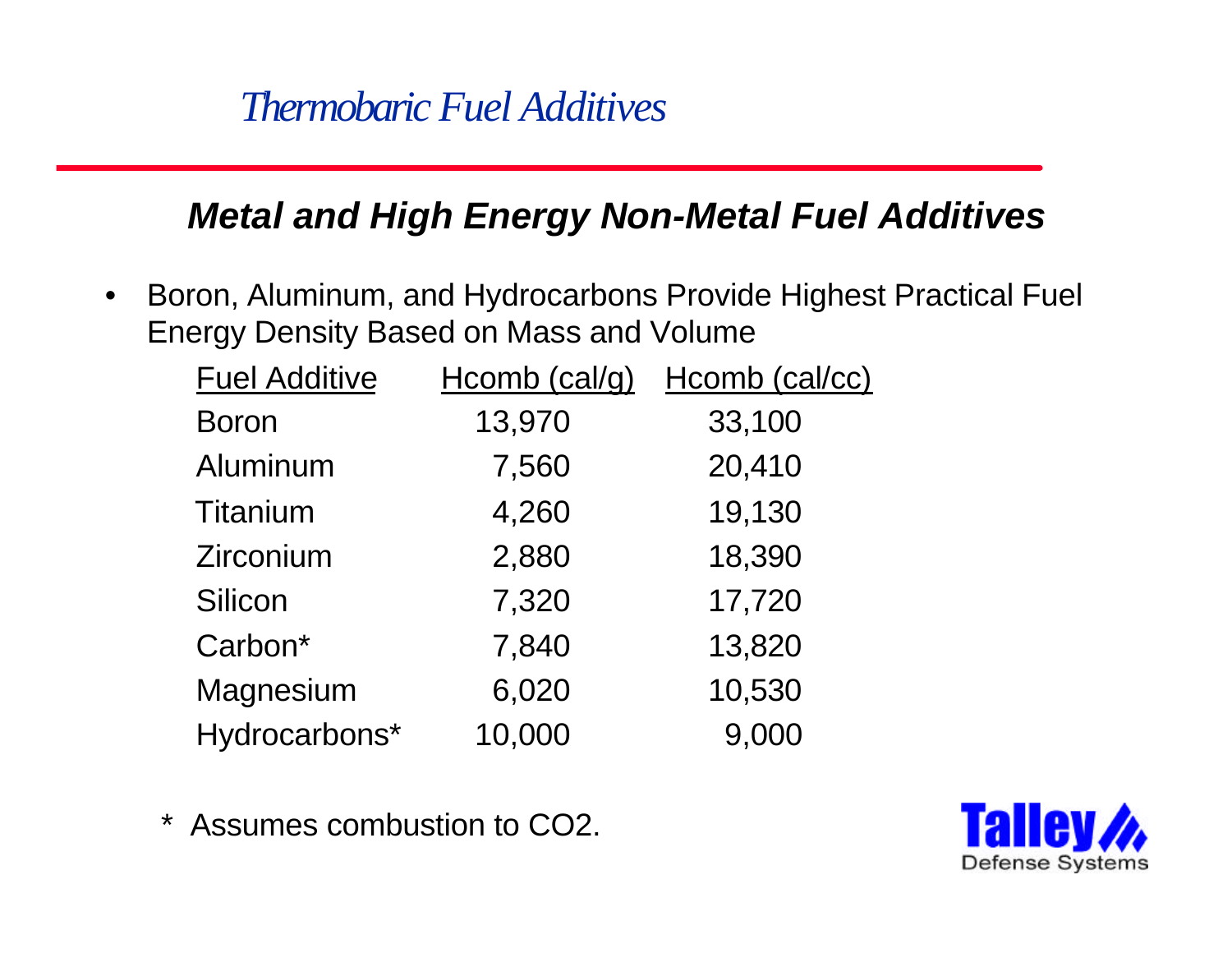## *Measuring Thermobaric Material Performance*

#### *Instrumentation Requirements*

- Primary Outputs of Thermobaric Materials are Impulse and Heat
	- Temperature and Heat Flux Provide Best Assessment of Thermal **Output** 
		- Temperature Measurements Should use Finest Gauge Thermocouple Wire Practical (Talley has Successfully used 36 AWG, 40 AWG too Mechanically Weak)
		- Thermocouple Bead Must Stand off From T/C Lead Wire Support by at Least 10 Wire Diameters
		- Blast Shielding Should be at least 5 Shield Diameters Upstream of Instrumentation
		- Heat Flux Gauges should be Fast Response (<0.05 sec.) and Robust (High Heat Fluxes will Damage More Sensitive Gauges)

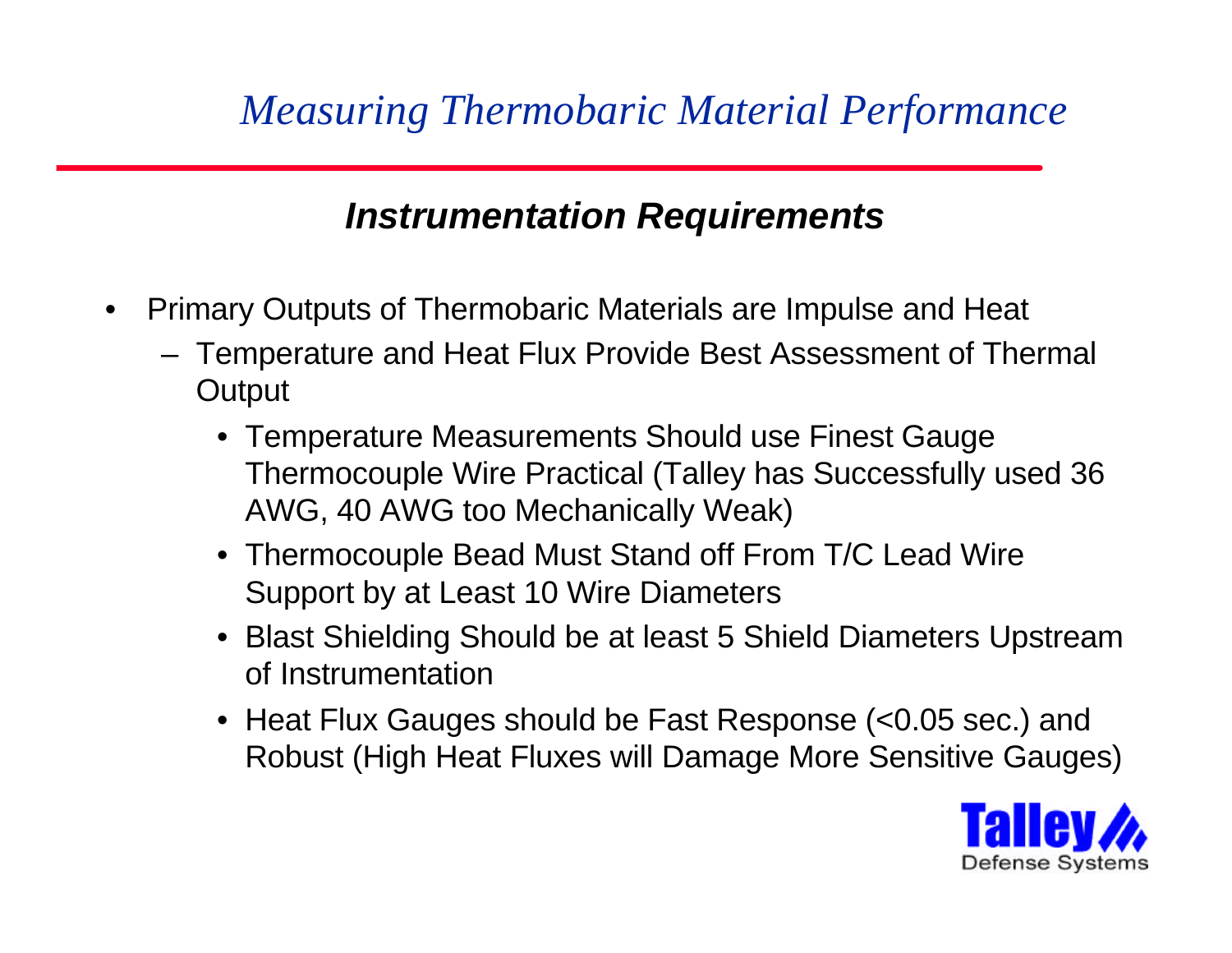#### *Instrumentation Requirements*

- Pressure Transducers Should be very Fast Response (piezocapacitive or resistive  $w \ge 400$  kHz response recommended)
- Pressure Transducers should be Protected from Temperature and Light
	- Extremely High Thermal output of Thermobaric Compositions will Result in False Readings and Transducer Damage if not Protected
		- $>= 0.06$ " Opaque RTV or Permatex Recommended
		- Thick Protective Layer Requires Stiff Transducer Element to Minimize Effect on Response Time (piezo elements work best)
- Transducers Should be Unobstructed
	- Placing Transducer Face Perpendicular (side on) to Shock Wave Maximized Protection of Transducer Element from Shrapnel

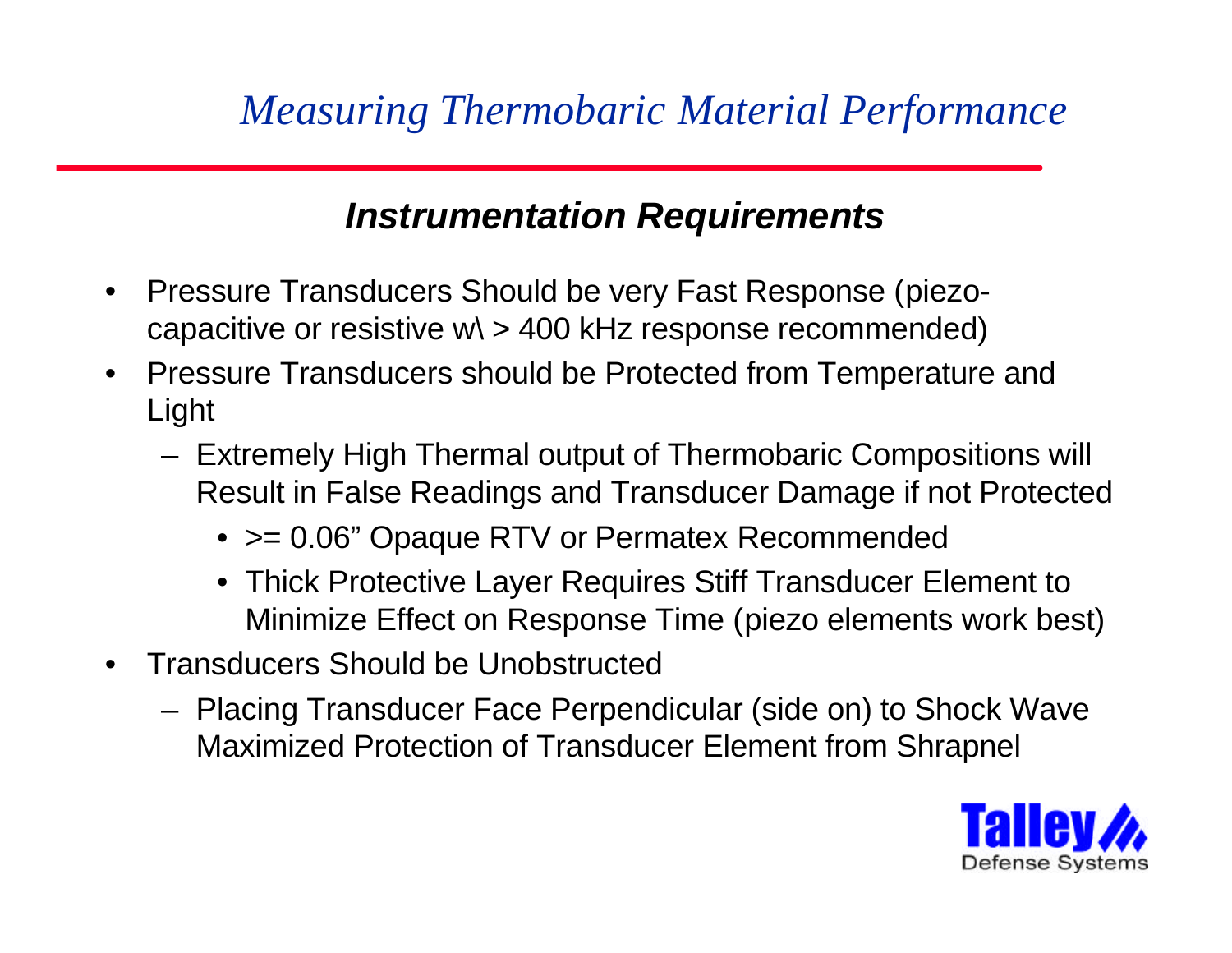## *Measuring Thermobaric Material Performance*

#### *Instrumentation Maintenance*

- Thermocouple Beads must be Inspected and Cleaned after each Shot
	- No foreign Residue Allowed on Bead or Bridging Lead Wires
- Heat Flux Gauges Must be Cleaned after Each Shot
	- No foreign Residue Allowed on Heat Flux Element
	- Complete Removal and Replacement of Black Paint off of Heat Flux Element Between Each Shot Highly Recommended
		- Black Stencil Ink Provides Very Good Black Body Response with Fast Response Time
			- Ink Thickness <0.0005"
			- Easily Dried with Heat Gun in <1 Minute
			- Carbon Black Loaded for Excellent Thermal Conductivity and Good Emissivity

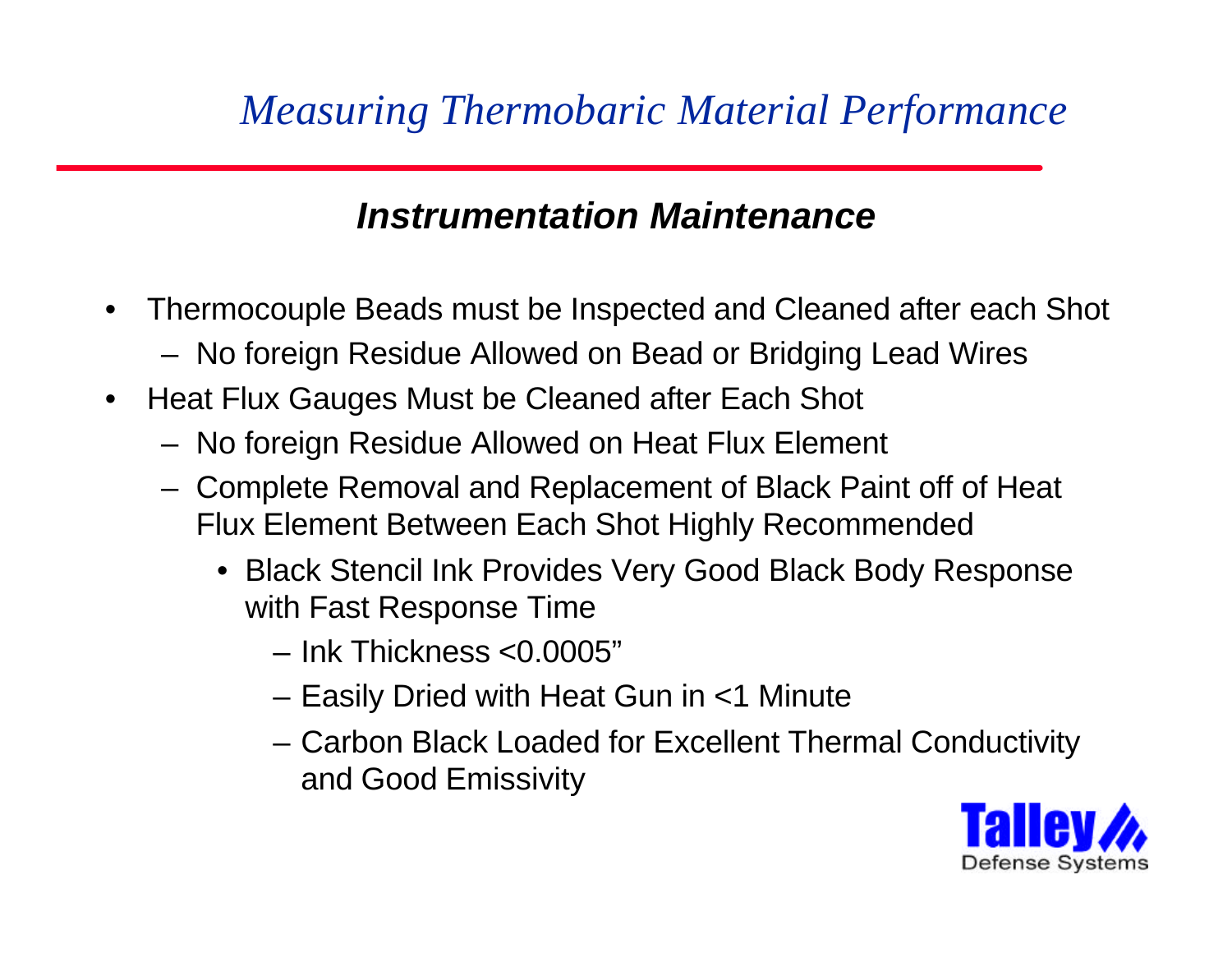## *Measuring Thermobaric Material Performance*

#### *Instrumentation Maintenance & Setup*

- Pressure Transducers should be Inspected after Each Shot
	- Clean Foreign Matter From Transducer Face
	- Replace Protective Coating as Required
- Make Sure Debri Shields are Oriented to Protect Gauges from Shrapnel Prior to Each Shot
	- Gauge Stands can get Bumped causing Improper Alignment
- Where Possible Set up Gauges and Charge to Minimize Reflections
- Other than Shrapnel Shields, Provide Direct Line of Sight to Charge

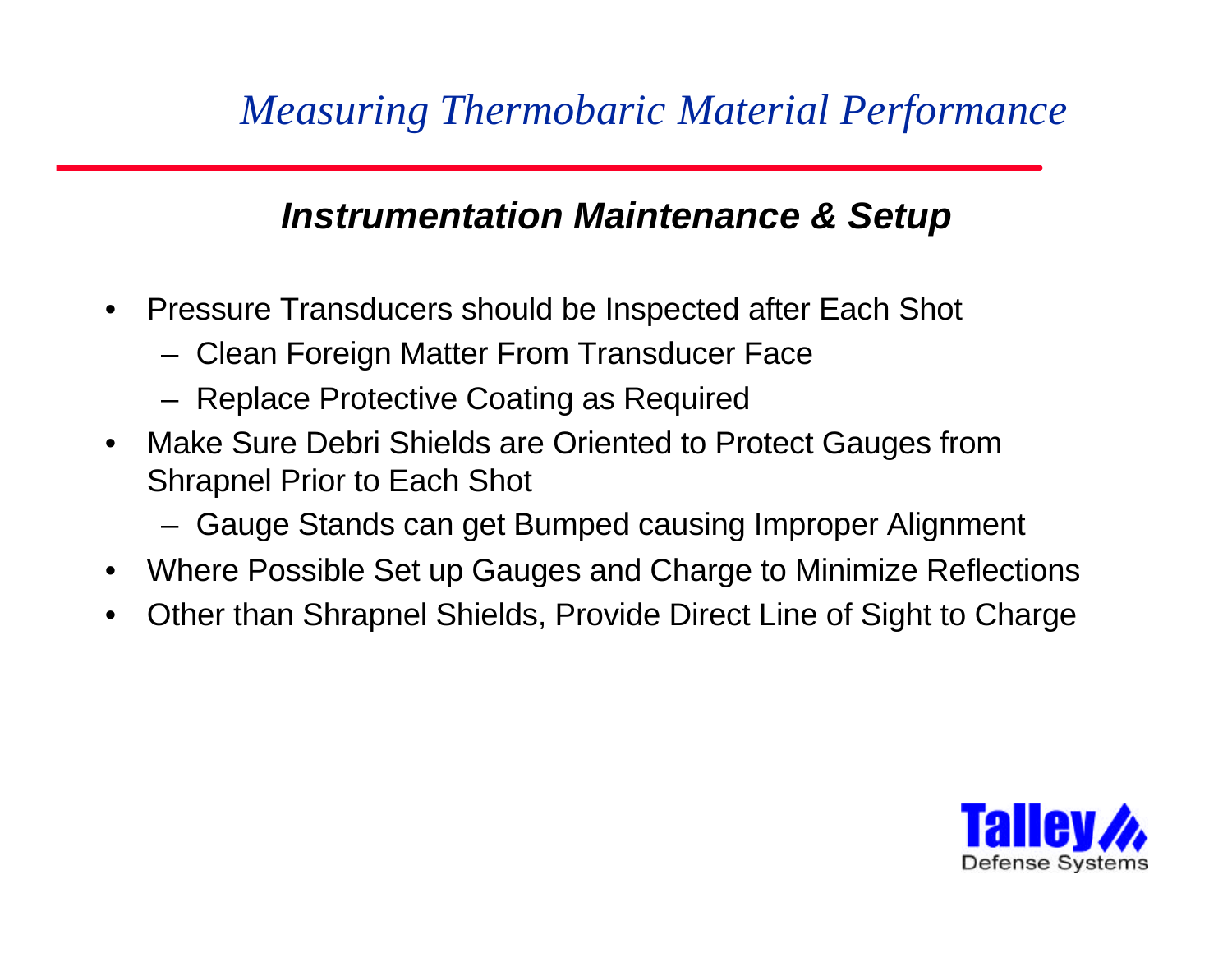#### *Enclosure Test Comparison*

- Enclosure Test Performed in 12' x 8' x 10' Reinforced Concrete **Enclosure**
- Constant Volume Charge
- Baseline Charge: 1 lb. C4
- Themobaric Charge: 1.6 lbs. Talley Mix 5672-10

 32% wt Aluminum 40% wt Zirconium 26.75% wt Isopropyl Nitrate 1.25% wt Gellant

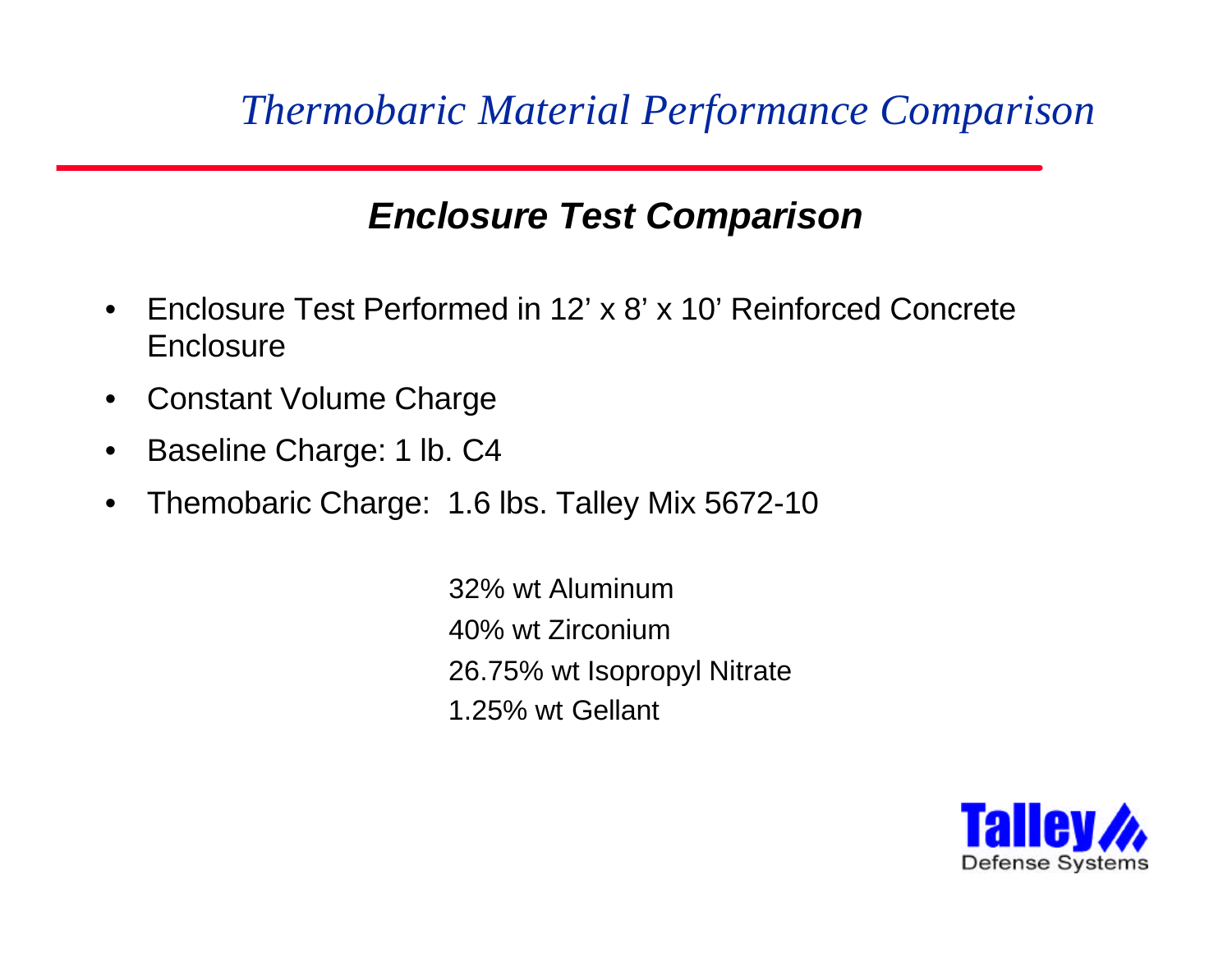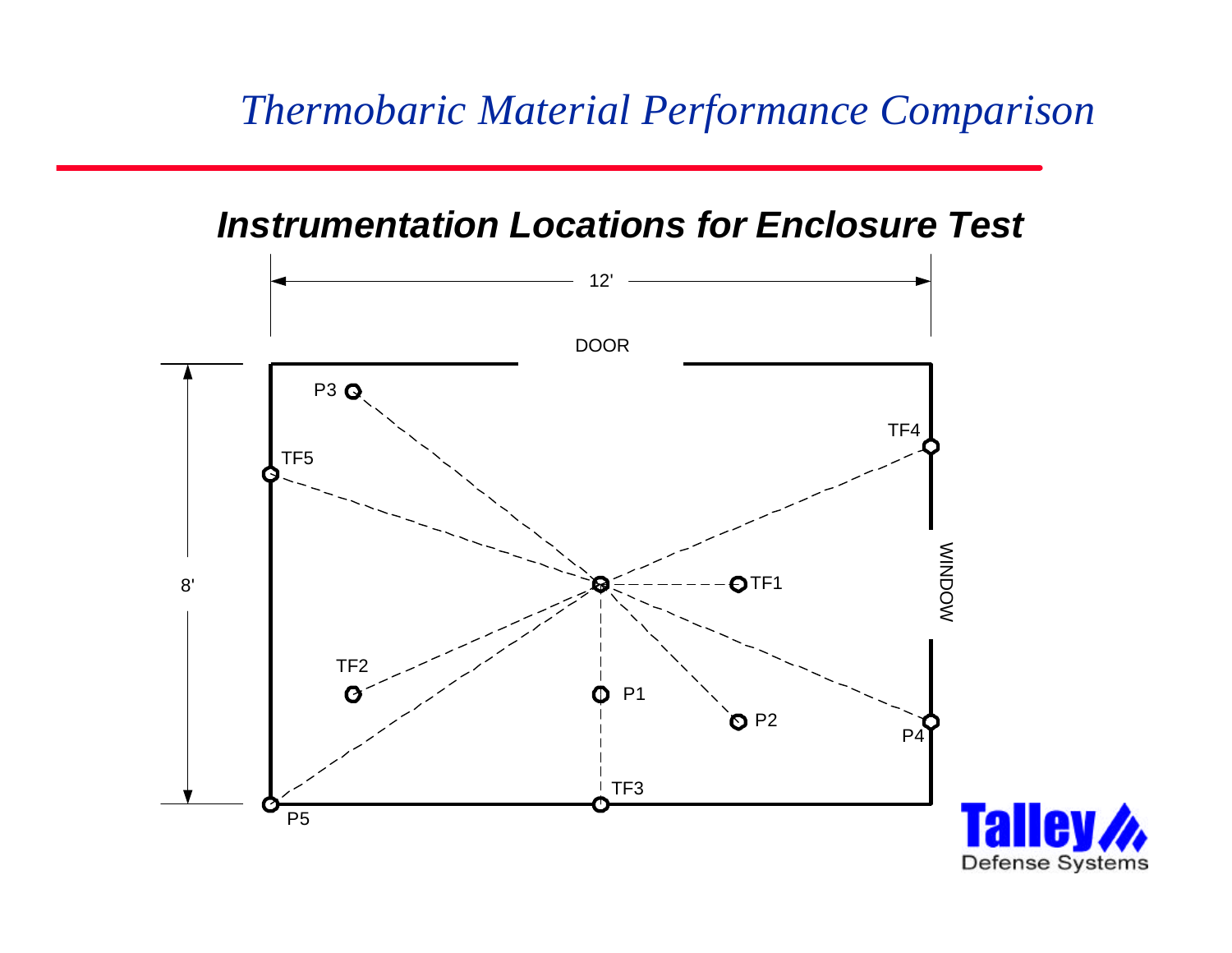#### *Enclosure Test: Temp -Time History* Thermobaric Mix 5672-10 vs. C-4 Baseline



**SK10779-1E001**

**SK10779-1E001**

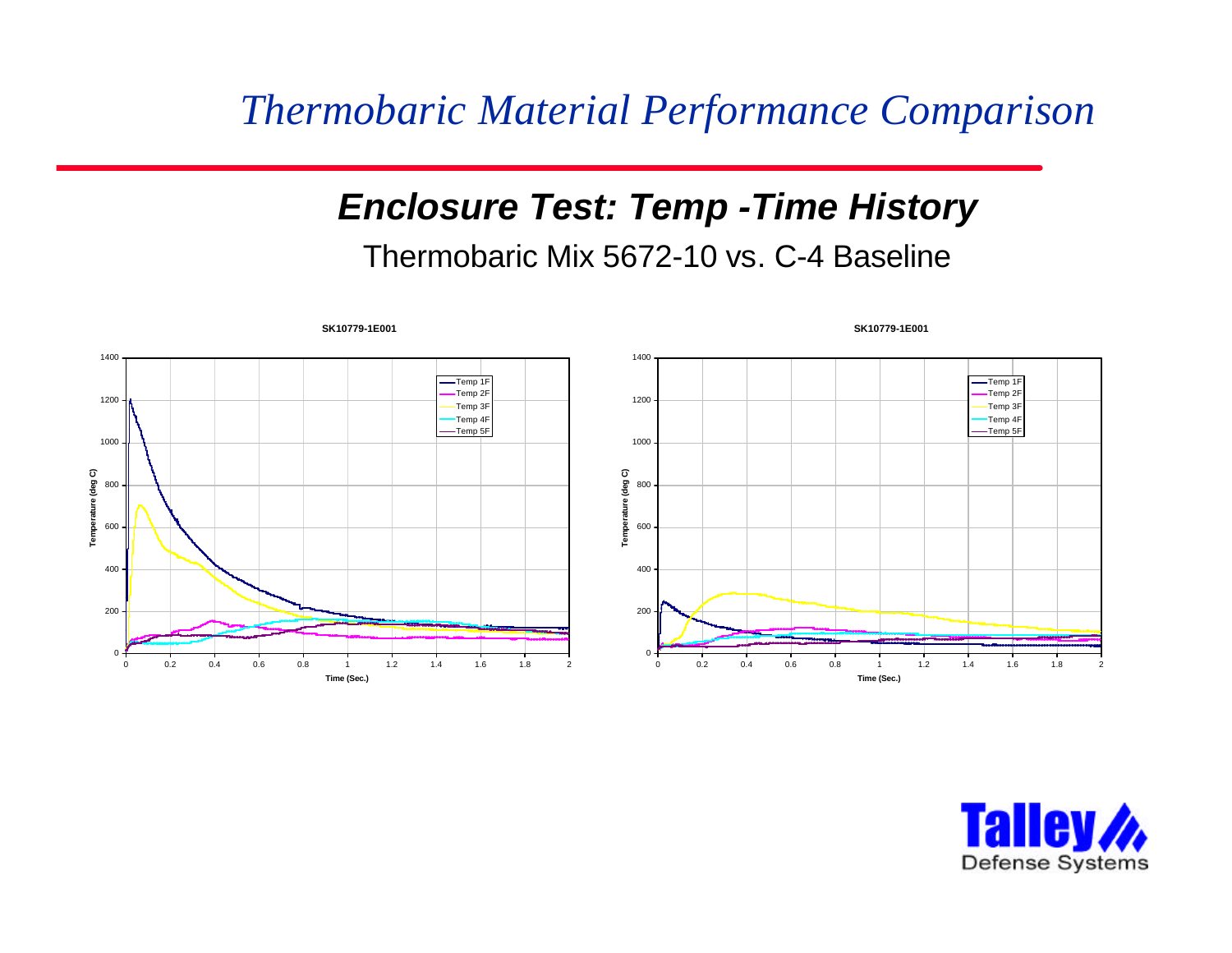#### *Enclosure Test: Heat Flux -Time History* Thermobaric Mix 5672-10 vs. C-4 Baseline



**Enclosure Firing 10779-1E003/4**

**Enclosure Firing 10779-1E001**

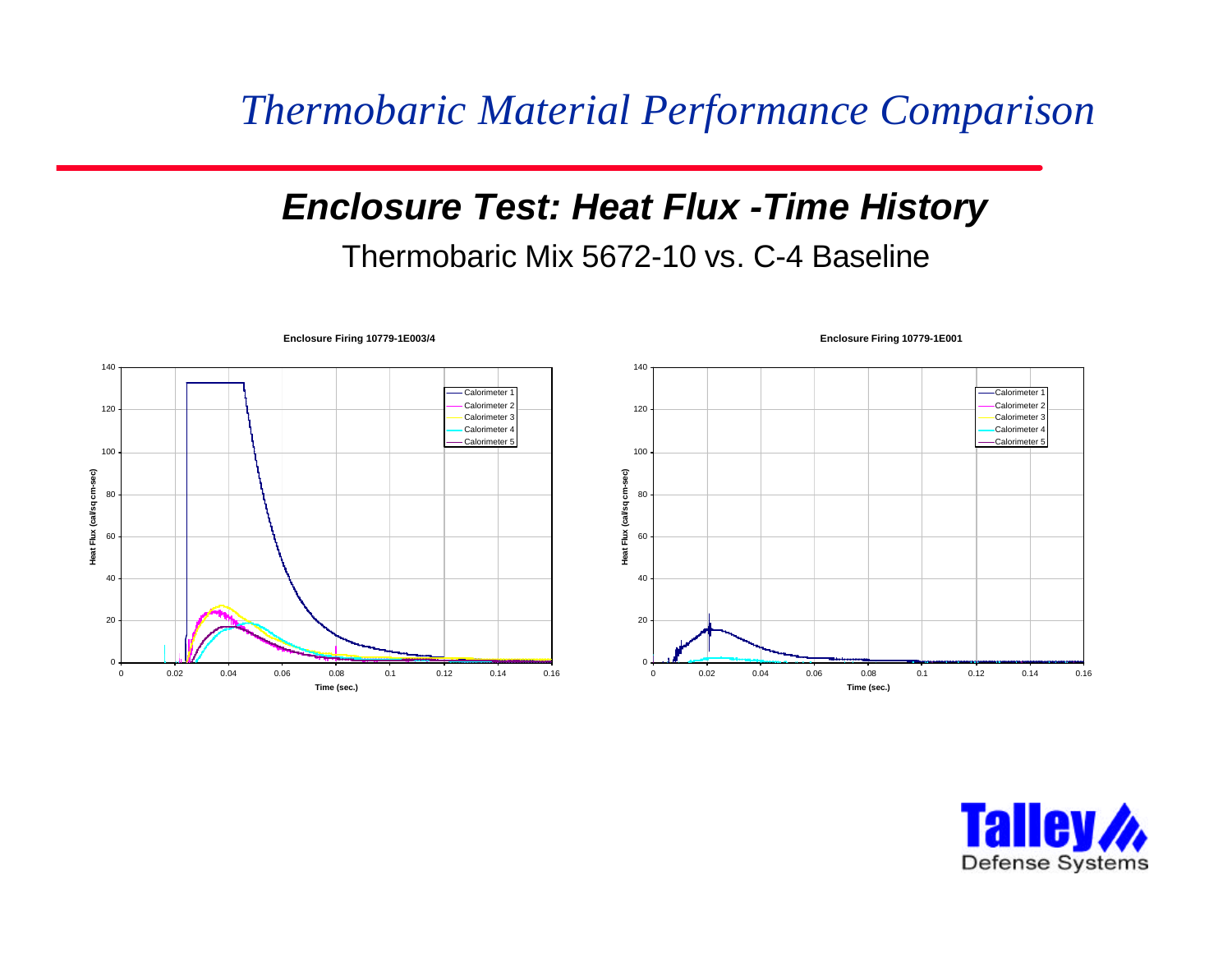#### *Enclosure Test: Pressure -Time History* Thermobaric Mix 5672-10 vs. C-4 Baseline



#### **Enclosure Firing 10779-1E003**

#### 180 160 -Pressure 1 Pressure 2F Pressure 3F 140 Pressure 4F Pressure 5F 120 100 ssure (psig) **Pressure (psig)** 80 60 40 20  $\Omega$  $-20$ 0.005 0.006 0.007 0.008 0.009 0.01 0.011 0.012 0.013 **Time (sec.)**

#### **Enclosure Firing 10779-1E001**